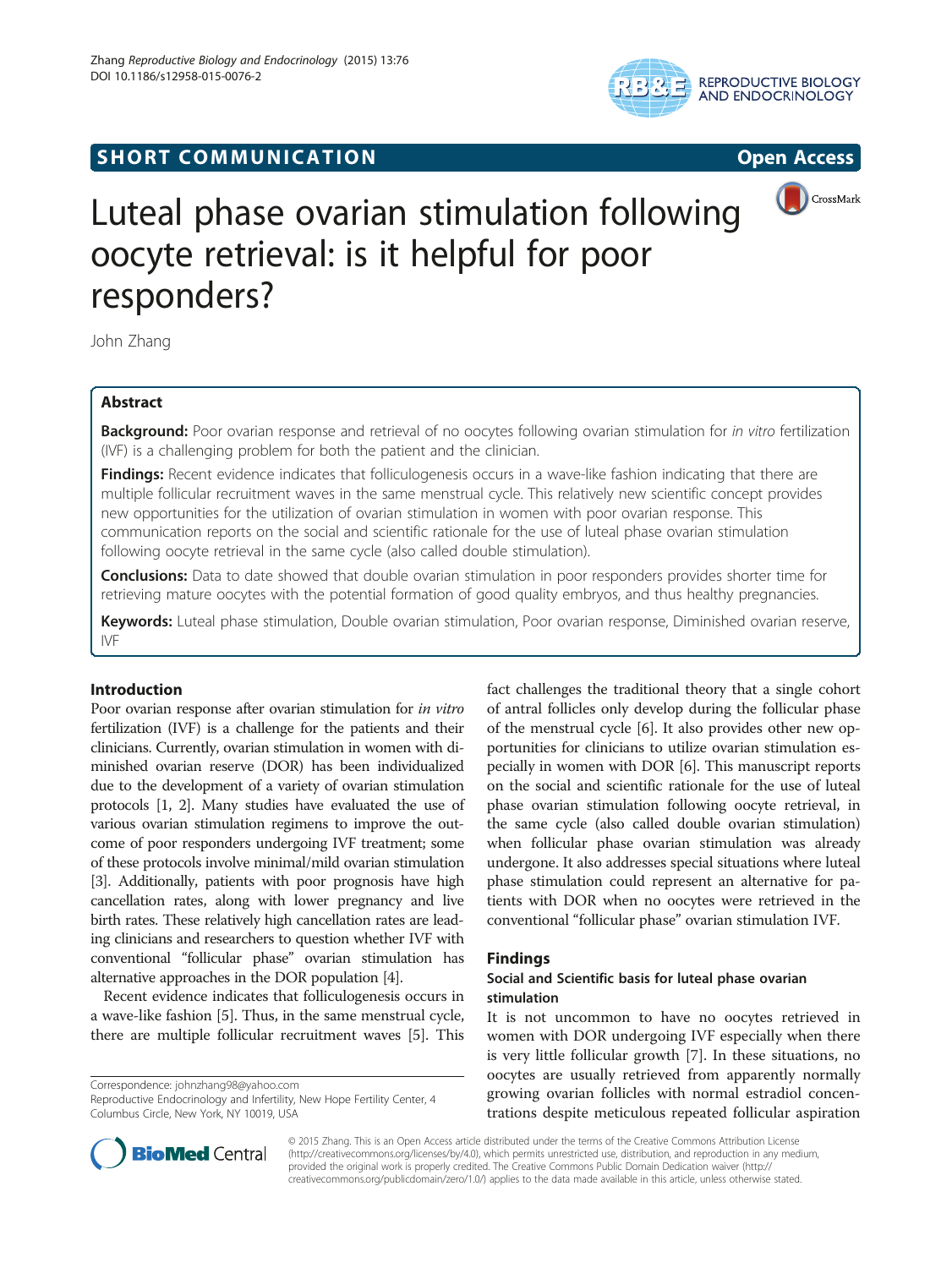and flushing [[8\]](#page-3-0). Reasons for this include poor ovarian response, errors in human chorionic gonadotrophin (hCG) administration/timing for final oocyte maturation, underlying ovarian dysfunction, or premature ovulation [[9](#page-3-0)–[11\]](#page-3-0). In spite of these reasons, obtaining no oocytes following oocyte retrieval represents a tremendous stress for the patient. Luteal phase stimulation could potentially alleviate some of this stress since the patients do not have to wait for another menstrual cycle before undergoing ovarian stimulation.

Folliculogenesis is an ongoing process in which multiple follicles are in the process of development [\[12, 13](#page-3-0)]. The traditional concept of folliculogenesis supports the recruitment of various antral follicles in each ovary from the "late luteal phase" of the preceding menstrual cycle to the following follicular phase [\[12\]](#page-3-0). Interestingly, there is increasing evidence to indicate that multiple waves of antral follicles develop during the same woman's menstrual cycle challenging the concept of single recruitment episode during the follicular phase [\[12, 14](#page-3-0)].

Three theories of antral follicle recruitment have been suggested [\[12\]](#page-3-0). The first theory of "continuous recruitment" suggests that small antral follicles grow and regress constantly throughout the inter-ovulatory (between two ovulatory events) interval and the dominant ovulatory follicle is selected by chance from the pool following luteal regression [\[12\]](#page-3-0). The second theory of a "single recruitment episode" suggests that an ovulatory follicle is selected from a single follicular cohort that emerges following luteal regression [[12](#page-3-0)]. The third "wave theory" of follicle recruitment suggests that two or more cohorts of antral follicles are recruited during the same ovarian cycle. The dominant follicle that develops in the final wave of the inter-ovulatory interval ovulates while preceding waves are anovulatory [\[12\]](#page-3-0). The "wave theory" of follicle recruitment is the basis of the luteal phase ovarian stimulation protocol. Whether synchronization of the

emergence of follicular waves with ovarian stimulation produces more competent oocytes and healthier embryos and whether it enhances the efficiency of assisted reproductive technology in women with DOR remains to be determined [\[15\]](#page-3-0).

### Luteal phase ovarian stimulation protocol and review of pertinent studies

A typical protocol of luteal phase ovarian stimulation starts 2–7 days following oocyte retrieval during the same menstrual cycle. Following oocyte retrieval, a second ovarian stimulation is usually started with low dose gonadotropins (75–150 IU/day) and either clomiphene citrate (25–100 mg/day) or letrozole (2.5–5 mg/day) when the lead follicle measures less than 13 mm [\[16\]](#page-3-0). After 5 days of stimulation, ultrasound and blood hormone monitoring is resumed as usual. Human chorionic gonadotropins (5000 IU) or GnRH agonist (0.1 mg) is then used for oocyte maturation when the lead follicle becomes larger than 18 mm (Fig. 1). Because clomiphene citrate could cause a thin endometrial lining [[17, 18\]](#page-3-0), and because the endometrium is out of phase following luteal phase stimulation, embryo freezing is usually recommended followed by a frozen embryo transfer in a subsequent cycle [\[19](#page-3-0)].

A randomized, controlled study investigated the benefit of luteal phase ovarian stimulation in patients who previously had a suboptimal ovarian stimulation cycle [[20](#page-3-0)]. In that study, 40 patients with poor ovarian response, defined as having 3–6 retrieved oocytes in their previous cycle, were included. Compared to women who had recombinant human gonadotropins in the early follicular phase, women who had luteal phase stimulation had similar number of oocytes retrieved [\[20](#page-3-0)]. Although, that study indicated that poor responders do not benefit from commencing recombinant human FSH therapy in the luteal phase, it demonstrated that luteal phase stimulation could produce a reasonable number of

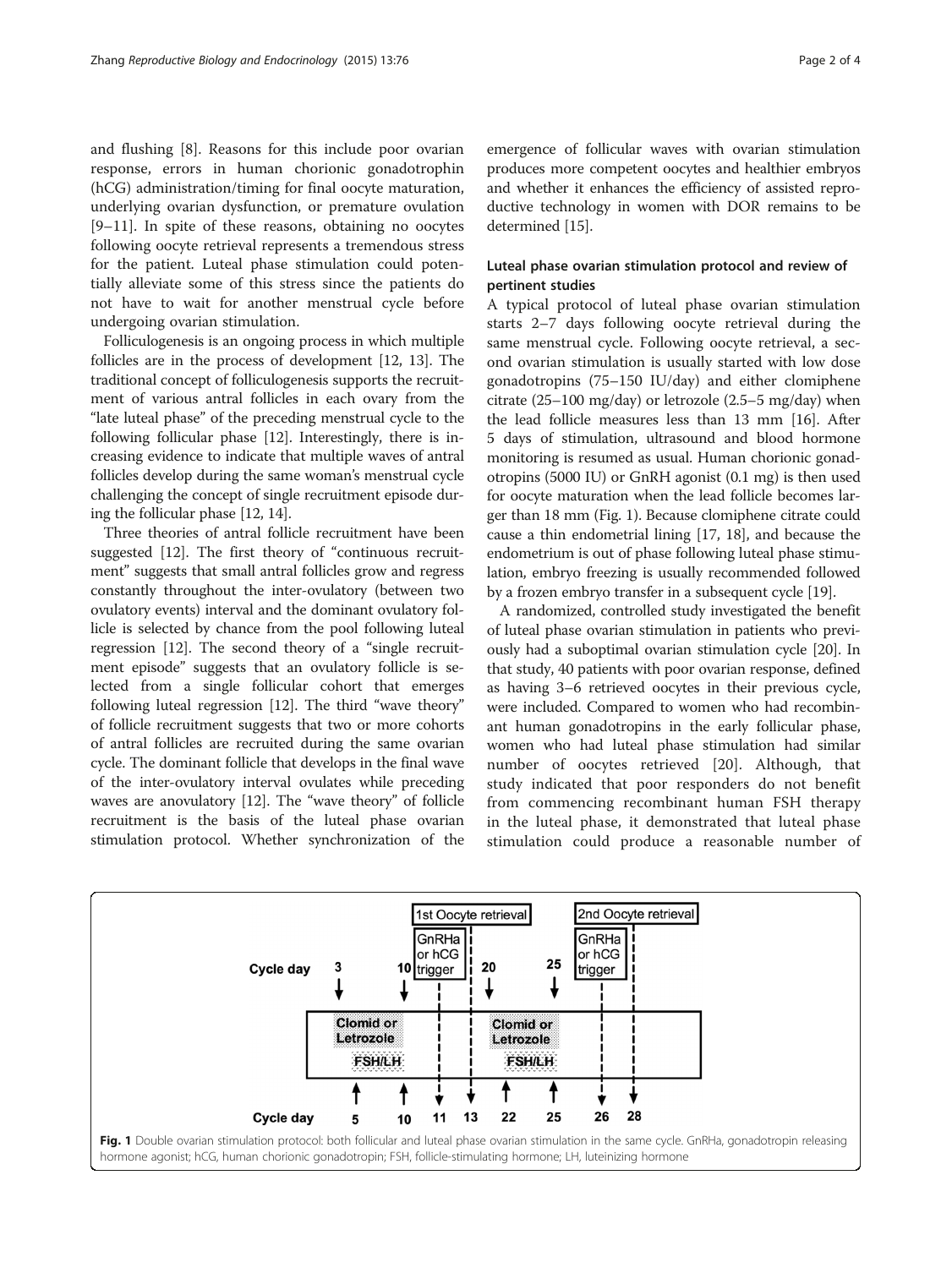<span id="page-2-0"></span>oocytes thus representing an alternative to follicular phase stimulation in poor responders. However, that study did not evaluate double ovarian stimulation in the same menstrual cycle and it did not assess clinical or live birth rates.

Another randomized, open-label pilot trial (total  $n = 18$ ) investigated whether luteal phase initiation of gonadotropins would improve oocyte yield compared with follicular phase administration in women (age range 20–42) with poor ovarian response [\[21\]](#page-3-0). In that trial, poor ovarian response in a previous cycle was defined as either less than 5 follicles on day of HCG administration, or less than 5 oocytes retrieved, or previous cancelled IVF cycle. Gonadotropins were administered during either the follicular phase  $(n = 9)$  or the mid-luteal phase of the preceding menstrual cycle  $(n = 9)$ . The number of oocytes retrieved was similar regardless of the stimulation phase. Other endpoints including follicular growth, serum estradiol levels, and pregnancy and live birth rates did not differ between the luteal or follicular phase stimulation [\[21](#page-3-0)]. That study indicated that luteal phase initiation of gonadotropins is a safe and potential alternative protocol in poor responders when other protocols have failed.

A recent pilot study evaluated the efficacy of double ovarian stimulation during the follicular and luteal phases in women ( $n = 38$ , mean age = 36) with poor ovarian response undergoing mild ovarian stimulation IVF [[16](#page-3-0)]. After the first oocyte retrieval, gonadotropins and letrozole were co-administrated to stimulate follicular development. Oocyte retrieval was carried out a second time when dominant follicles had matured following a GnRH agonist trigger. The number of oocytes retrieved was  $1.7 \pm 1.0$  in the first retrieval (follicular phase ovarian stimulation) versus  $3.5 \pm 3.2$  in the second retrieval (luteal phase ovarian stimulation) ( $p = 0.001$ ). Additionally, the number of mature (metaphase II) oocytes was  $1.4 \pm 1.0$ versus  $2.7 \pm 2.7$  ( $p = 0.008$ ) in the first and second oocyte retrievals respectively [[16](#page-3-0)]. From the double stimulation, 167 oocytes were collected and 26 out of 38 (68.4 %) succeeded in producing 1–6 viable embryos cryopreserved for later transfer. Twenty-one women underwent 23 cryopreserved embryo transfers, resulting in 13 clinical pregnancies. This study underscores the usefulness of luteal phase stimulation in assisted reproductive technology.

A recent case report of a patient (aged 41) who had severe DOR as manifested by antral follicle count of 2 also showed success with double ovarian stimulation [\[16\]](#page-3-0). That patient underwent minimal ovarian stimulation IVF protocol (using clomiphene citrate with low dose gonadotropins). One mature oocyte leading to a good embryo was successfully obtained through luteal phase ovarian stimulation following failure to retrieve any oocytes by minimal ovarian stimulation in the conventional follicular phase ovarian stimulation earlier in the same menstrual cycle [\[16](#page-3-0)]. This case reinforces the fact that luteal phase stimulation represents a clinically valuable alternative when no oocytes were retrieved following IVF with follicular phase ovarian stimulation.

#### Conclusion

Double ovarian stimulation (follicular and luteal phases) in the same menstrual cycle could provide an opportunity to retrieve more oocytes, potentially producing a pregnancy in poor responders in a shorter period of time. Although luteal phase ovarian stimulation does not seem to be better than follicular phase ovarian stimulation, it could produce a positive (good embryo) outcome in women with DOR when no oocytes were retrieved in the same conventional IVF cycle. This, without doubt, alleviates some of the stress that poor responders have following a "no egg" results. Additionally, the resulting embryos from luteal phase ovarian stimulation protocols could have similar developmental potential and could produce clinically acceptable pregnancy rates when compared to embryos produced by follicular phase ovarian stimulation. Double stimulation thus represents a promising approach for patients with poor ovarian response especially when conventional IVF protocols have failed or when time is of the essence. It is unfortunate that studies to date included small sample sizes. Large cohort studies/randomized clinical trials with live-birth rates as outcomes are needed to better elucidate the benefit of luteal phase (and double) ovarian stimulation in the DOR population.

#### Competing interests

The author declares that he has no competing interests.

Received: 24 May 2015 Accepted: 13 July 2015 Published online: 25 July 2015

#### References

- 1. van Loendersloot LL, van Wely M, Repping S, Bossuyt PM, van der Veen F. Individualized decision-making in IVF: calculating the chances of pregnancy. Hum Reprod. 2013;28:2972–80.
- 2. Gleicher N, Barad D. "Ovarian age-based" stimulation of young women with diminished ovarian reserve results in excellent pregnancy rates with in vitro fertilization. Fertil Steril. 2006;86:1621–5.
- 3. Check JH, Brasile D, Choe JK, Amui J, Wilson C. The effect of cetrorelix vs. ganirelix on pregnancy outcome using minimal gonadotropin stimulation in women with elevated day 3 serum follicle stimulating hormone levels. Clin Exp Obstet Gynecol. 2009;36:148–9.
- 4. Lamazou F, Fuchs F, Grynberg M, Gallot V, Herzog E, Fanchin R, et al. Cancellation of IVF-ET cycles: poor prognosis, poor responder, or variability of the response to controlled ovarian hyperstimulation? An analysis of 142 cancellations. J Gynecol Obstet Biol Reprod. 2012;41:41–7.
- 5. Baerwald AR, Adams GP, Pierson RA. A new model for ovarian follicular development during the human menstrual cycle. Fertil Steril. 2003;80:116–22.
- 6. Baerwald AR, Adams GP, Pierson RA. Characterization of ovarian follicular wave dynamics in women. Biol Reprod. 2003;69:1023–31.
- 7. Ben-Shlomo I, Schiff E, Levran D, Ben-Rafael Z, Mashiach S, Dor J. Failure of oocyte retrieval during in vitro fertilization: a sporadic event rather than a syndrome. Fertil Steril. 1991;55:324–7.